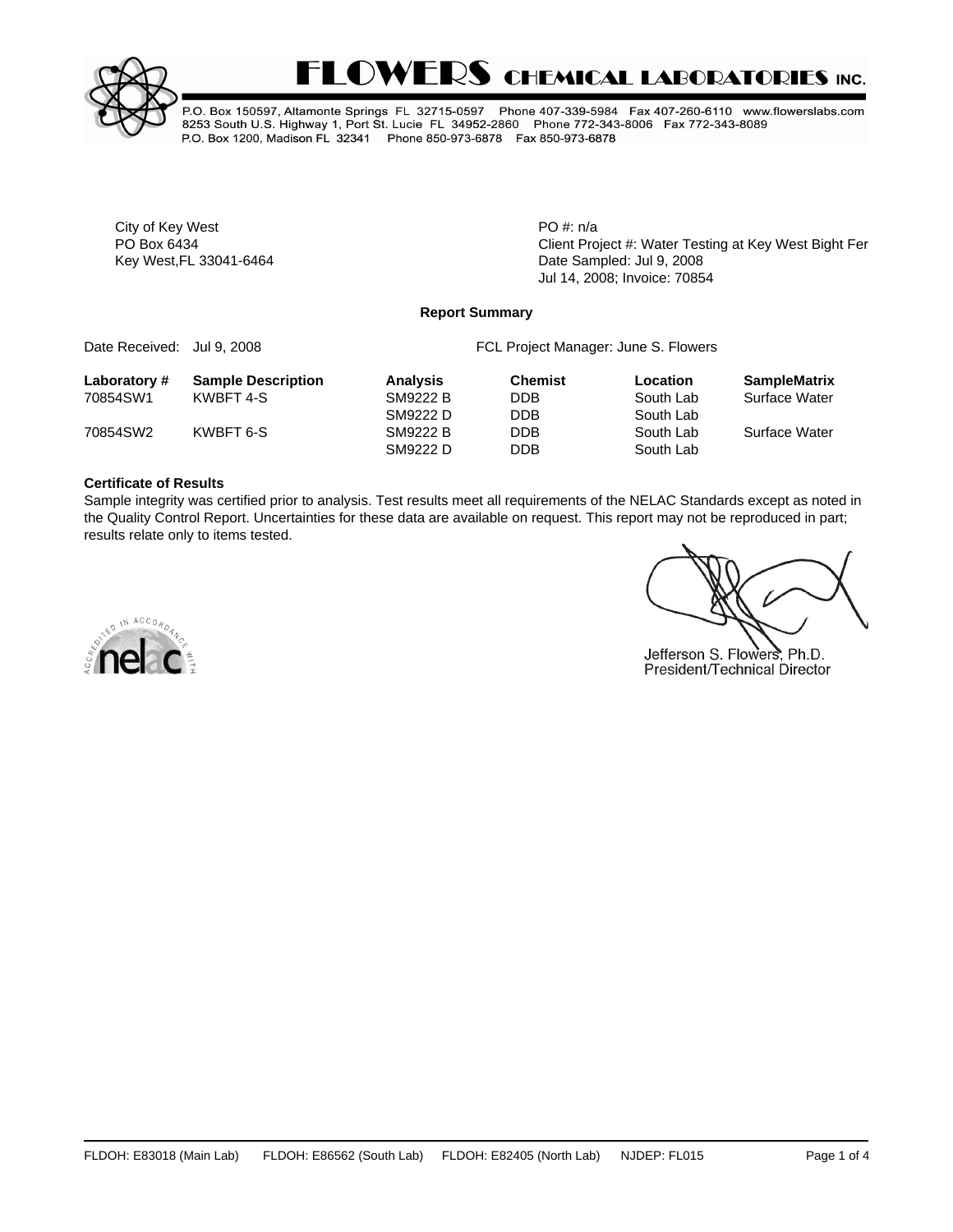

# **FLOWERS CHEMICAL LABORATORIES INC.**

P.O. Box 150597, Altamonte Springs FL 32715-0597 Phone 407 - 339 - 5984<br>8253 South U.S. Highway 1, Port St. Lucie FL 34952-2860 Phone 772 - 343<br>P.O. Box 1200, Madison FL 32341 Phone 850-973-6878 Fax 850-973-6878 Fax 407 - 260 - 6110 www.flowerslabs.com Fax 772 - 343 - 8089 Phone 772 - 343 - 8006

City of Key West **PO** #: n/a

PO Box 6434<br>
Rey West, FL 33041-6464 Client Project #: Water Testing at Key West Bight Fer<br>
Client Project #: Water Testing at Key West Bight Ferry Term. Date Sampled: Jul 9, 2008 Jul 14, 2008; Invoice: 70854

## **Analysis Report**

| <b>Lab #: 70854SW1</b> | <b>Sampled: 07/09/08 08:27 AM</b>                 | <b>Desc: KWBFT 4-S</b> |    |           |            |          |          |         |          |          |
|------------------------|---------------------------------------------------|------------------------|----|-----------|------------|----------|----------|---------|----------|----------|
| <b>Parameter</b>       | Result                                            | <b>Units</b>           | DF | MDL       | <b>PQL</b> | QC Batch | Method   | CAS#    | Analyzed |          |
| Fecal Coliform         | 80.0 B                                            | cfu/100mL              |    | 1.00 1.00 | 1.00       | 10107739 | SM9222 D | E761792 | 07/09/08 | 03:45 PM |
| <b>Total Coliform</b>  | 84.0                                              | cfu/100mL              |    | 2.00 2.00 | 2.00       | 10107746 | SM9222 B | E761700 | 07/09/08 | 03:10 PM |
| <b>Lab #: 70854SW2</b> | <b>Sampled: 07/09/08 08:30 AM Desc: KWBFT 6-S</b> |                        |    |           |            |          |          |         |          |          |
| <b>Parameter</b>       | Result                                            | Units                  | DF | MDL       | <b>PQL</b> | QC Batch | Method   | CAS#    | Analyzed |          |
| Fecal Coliform         | 94.0 B                                            | cfu/100mL              |    | 1.00 1.00 | 1.00       | 10107739 | SM9222 D | E761792 | 07/09/08 | 03:45 PM |
| <b>Total Coliform</b>  | 100                                               | cfu/100mL              |    | 2.00 2.00 | 2.00       | 10107746 | SM9222 B | E761700 | 07/09/08 | 03:10 PM |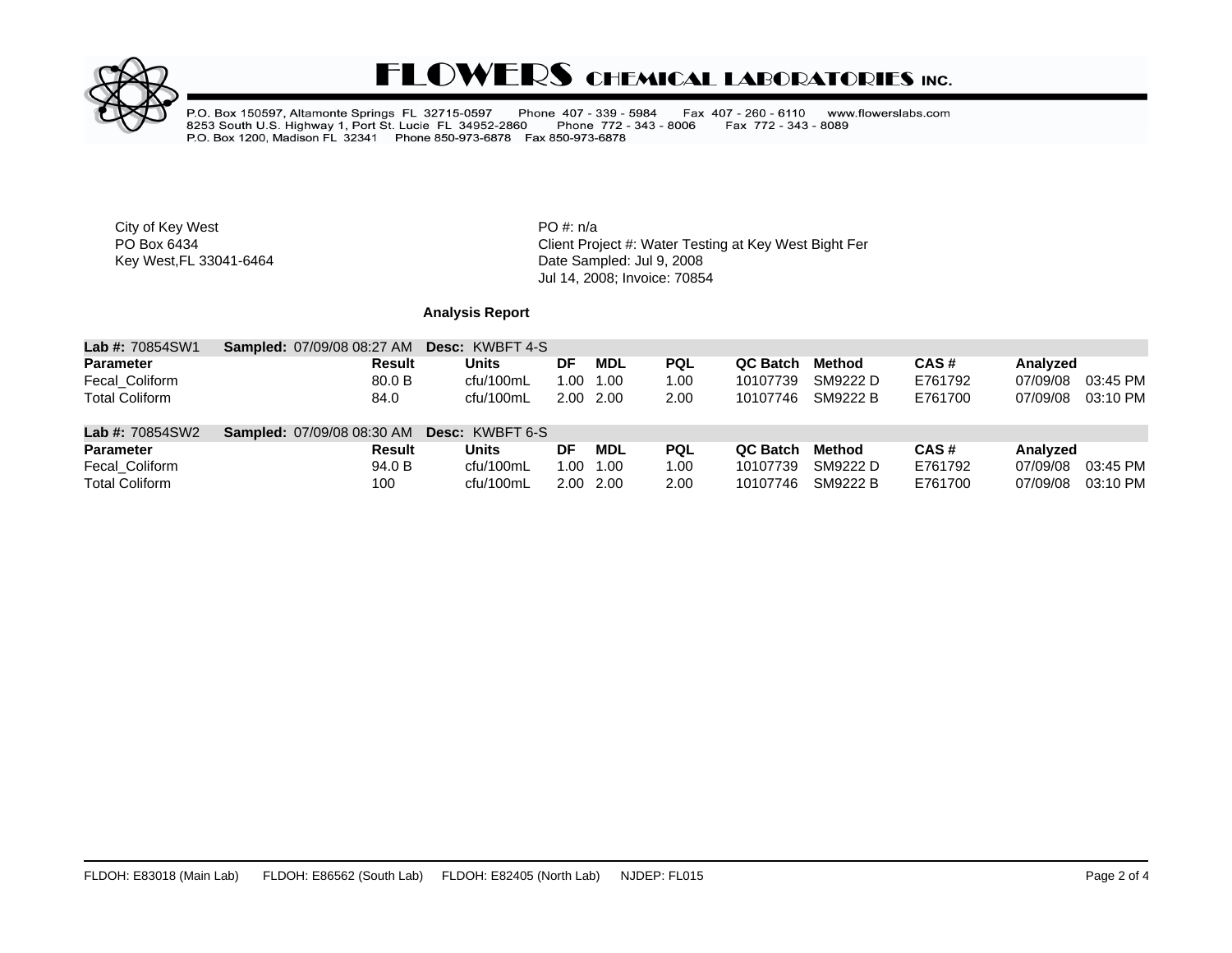

# **FLOWERS CHEMICAL LABORATORIES INC.**

P.O. Box 150597, Altamonte Springs FL 32715-0597 Phone 407 - 339 - 5984<br>8253 South U.S. Highway 1, Port St. Lucie FL 34952-2860 Phone 772 - 343<br>P.O. Box 1200, Madison FL 32341 Phone 850-973-6878 Fax 850-973-6878 Fax 407 - 260 - 6110 www.flowerslabs.com Fax 772 - 343 - 8089 Phone 772 - 343 - 8006

City of Key West **PO** #: n/a

PO Box 6434<br>
Rey West, FL 33041-6464 Client Project #: Water Testing at Key West Bight Fer<br>
Client Project #: Water Testing at Key West Bight Fer Date Sampled: Jul 9, 2008 Jul 14, 2008; Invoice: 70854

### **Quality Report**

| 10107746<br><b>Quality Control Batch:</b> | Analyst: DDB |           |
|-------------------------------------------|--------------|-----------|
| <b>Blank</b>                              | Result       | Units     |
|                                           |              | $ -$      |
| <b>Total Coliform</b>                     | .00U         | $'$ 100mL |
|                                           |              |           |